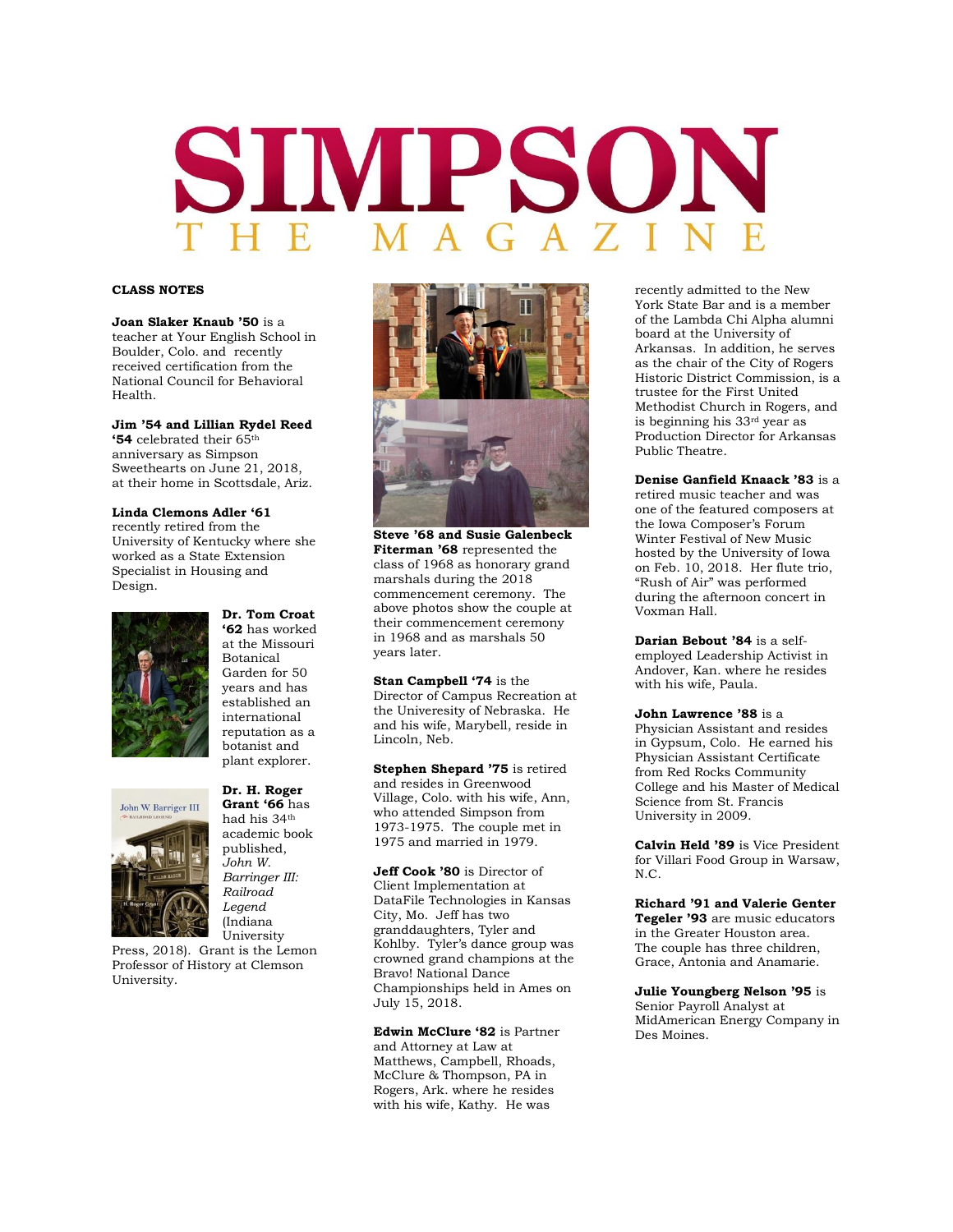

**Angie Soutter Moran '97** earned her Master of Science with highest honors in Healthcare Administration with a Strategic

Leadership emphasis. [Click here](https://www.valpoonline.com/resources/student-spotlights/angie-moran-ms-healthcare-administration/#.W4bDvMInaM9) to read more. Moran is Human Resources Partner for Avera Health in Pierre, S.D.

# **Michelle Yeoman '97** is

Research Assistant/Office Manager for Selzer & Company in West Des Moines, where she resides.

**Deke Rider '98** is Executive Director of Camp Hebron in Halifax, Pa.

**Ann Balius Shepherd '98** retired as Chapel Office Manager at Simpson College in 2017. She resides in Indianola with her husband, **Bob '90**.

**Rob Swanson '99** is a Clinical Psychologist in Pebble Beach, Calif. where he resides with his wife, Emily, and son, Jack.

**Andrea Ferry Ferak '00** is the Community Engagement Liaison for the Plainfield Public Library District in Plainfield, Ill.

**Troy Clemen '01** is Managing Director for T^2 Global Advisors LLC in Chicago, Ill.



**Brianne Trease Fitzgerald '02** is Communications and Engagement Officer for Volunteer Iowa.

She earned her Master's in Philanthropy & Nonprofit Development from the University of Northern Iowa in 2017.

**Dustin Smothers '05** is the Memorial Union Entertainment Operations Coordinator at Iowa State University.

**Tia Bernard '06** is a Flight Attendant with United Airlines and resided in Springfield, Mo.

**Kristy Hirsch Blagg '06** a

Family Recruitment Specialist with Cornerstones of Care in the Kansas City Metro.

# **Jennifer Wendt Harman '06** is

the Senior Marketing Director of Impact and Development for the YMCA of Greater Charlotte. She resides in Huntersville, N.C. with her husband, Michael, and triplets, Emerson, Miles and Nolan.

# **Allyson Carlson McCarty '06**

works for Any Wear Apparel and resides in Winfield with her husband **Scott McCarty '06** and daughter, Emersyn..

**Lindsay Wood Heltne '06** is Creative Project Manager for Target Corporation in Minneapolis, Minn.



**Stephany Robinson Schroeder '06** was selected as the 2nd Quarter Social Worker by the Association of Veteran Affairs Social

Workers and is now a candidate for National Social Worker of the Year. Stephany has worked with Veterans Affairs for 10 years.

**Lisa Mann Dahlberg '07** is the Director of Development & Communications for the Saint Paul Neighborhood Network. She earned her Master's of Nonprofit Management in 2017 from Hamline University.



**Dustin Schelling '07**  received the Director's Leadership Award from the Department of Interior Investigator Training Class on May 8, 2014. He received the

award after being nominated by his fellow classmates. The award is given to a graduate that exemplifies the highest standards and embodies the leadership characteristics of a Federal Law Enforcement Officer as one who positively influences others; serves as a role model; is responsible to themselves and others; is a problem-solver; exemplifies excellence; does more than expected; cares about fellow classmates; puts others first and is team-oriented; inspires

goodwill and enthusiasm; and is loyal, helpful, respectful, thoughtful and ethical.

**April Betzer '08** is Marketing Production Associate at Principal Global Investors in Des Moines.

**Laura Hupp '08** is a Patent Attorney at Merchant & Gould in Minneapolis, Minn.



**Zachary Rus '08** is Vice President at Ter Molen Watkins & Brandt LLC, a fundraising firm based in Chicago. Rus is based out of Des Moines and

will cover the Midwest market.

### **Jasmine Crosser Riedemann**

**'09** is a Social Media Manager for Sargento Foods in Plymouth, Wis.

**Blake Freml '10** is a Senior Research Associate for Corteva Agrisciences in Johnston.

**Whitney Rasmussen Hoff '10** is the Senior Digital Marketing Specialist for Kreg Tool Company in Huxley.

**Lucas Mihalovich '10** is a Family Medicine Physician at the Pella Regional Medical Center. He earned his Doctor of Osteopathic Medicine in 2015 from Des Moines University and graduated from his residency at the University of Kansas School of Medicine – Wichita Family Medicine Residency Program at Via Christi Hospitals in 2018.



**Robert Napoli '10** and his wife, Christine, have had some amazing

experiences

including earning masters degrees while living and traveling in Europe and living in Milan for two years where Rob coached American Football for the Milano Seamen and was Head of Content and Business Development for a global ecommerce startup. Currentl living in Brooklyn, N.Y., Rob is a Senior Consultant for Michael Page USA and Christine is an Interior Designer for Lissoni Inc.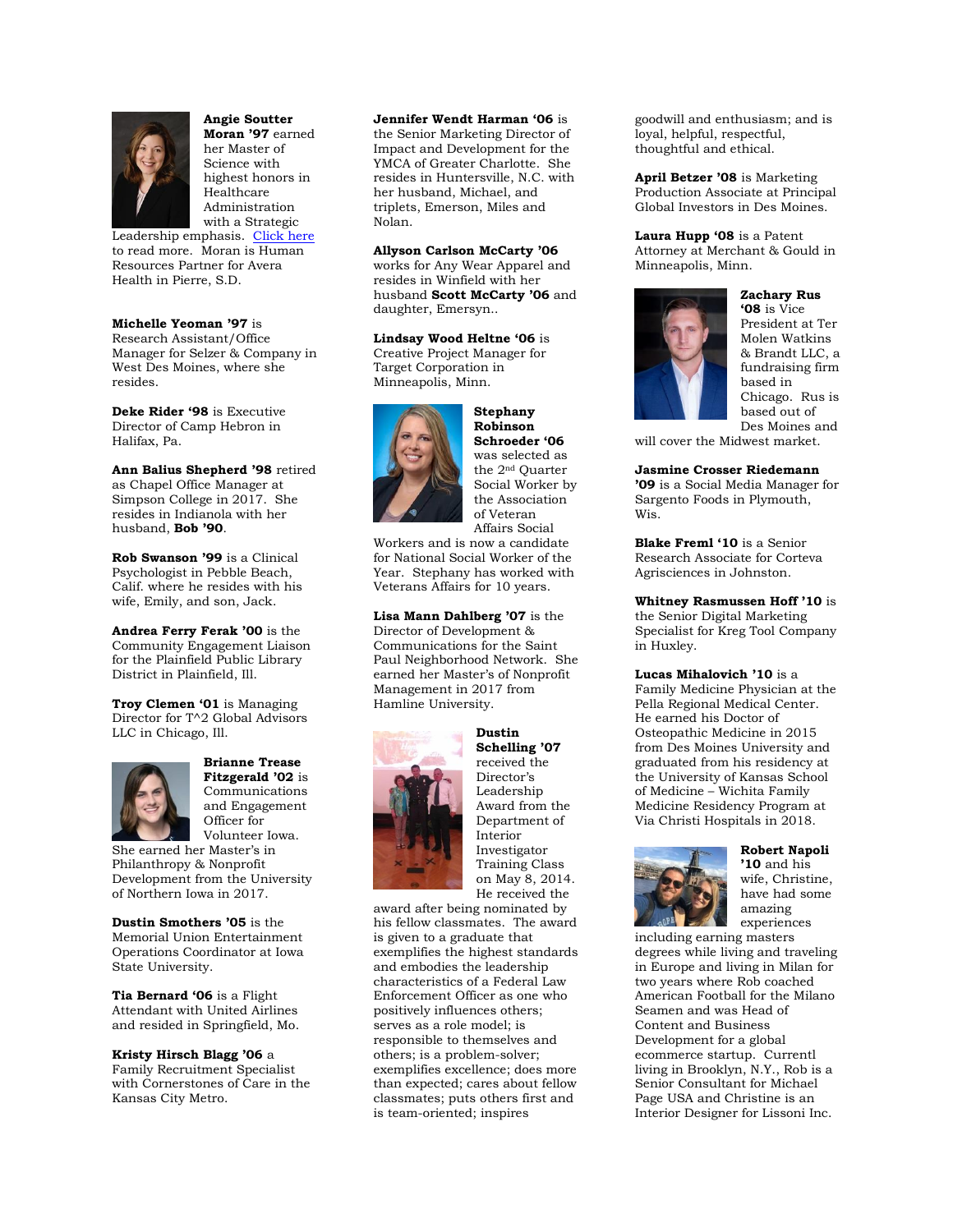**Steffani Johnson Nemmers '10**  is the Child & Adolescent Health Coordinator at Marion County Public Health in Knoxville.

**Eric Green '12** earned a Juris Doctorate from Drake Law School in 2016 and is Partner and Attorney for Nielsen & Green, P.C. in Creston.

**Heather Powers Noethe '12** is an art teacher at Webster City High School. and her husband, Bruce reside in Chandler, Ariz., and have two children.

**Leslie Downing DesCamps '13**  is a Market Insights Analyst at Wellmark Blue Cross Blue Shield in Des Moines.

**Natalie McCormick '13** earned her Master's of Science in Teaching in Elementary Education from Drake University in 2017 and is now a 5th grade teacher for the Ames Community School District.

**Annie Fullas '14** is the Special Assistant to the CEO at Education Forward DC in Washington, DC. She completed her Master's of Arts in Ethics, Peace & Global Affairs in 2017 at American University.

**Lauren Holland Gardner '14** is an Administrative Assistant at Pyle & Associates, PC in Ames

**John Greaves '14** earned his Doctor of Podiatric Medicin from Des Moines University in May, 2018. On July 1, 2018, he began his residency as Resident Physician & Surgeon at Northwest Medical Center in Margate, Fla.

**Katie Lambert Hofbauer '14**  works for FBL Financial Group, Inc. in audit services. She and her husband, **Andy Hofbauer '14** reside in Norwalk.

**Lauren Schemmel '14**  completed her Doctor of Dental Surgery at the University of Iowa College of Dentistry and Dental Clinics in 2018 and is a General Dentist at DeWitt Family Dentistry.

**Madison Boswell Simon '14** is a Social Media Account Manager for Fourge Social in Dubuque.

Lauren Anderson '15 is a 6<sup>th</sup> Grade Language Arts Teacher for the Iowa Falls Alden Community School District.

**Lynsey Bruns Logsdon '15** is Executive Manager at Von Maur.

**Alexa Cashatt '16** is a Teachers Associate for the Southeast Polk Community School District.

**Marissa Belau '16** is the Special Projects Coordinator for Executive Service Corps of Southern California in Los Angeles, Calif.

**Daultan Gibson '16** works for Blank Park Zoo.

**Alyssa Hanson Henneman '16**  is Field Director for Kim Reynolds for Iowa. She and her husband, Spencer, reside on an acreage outside of Moorhead.

**Ruth Ann Roberts '16** is Student Engagement Coordinator at Holy Family Univeresity. She completed her Master's of Education in Student Affairs at Iowa State University in 2018.

**Vincente Argueta '17** is a Field Account Representative for HD Supply in Des Moines.

**Mickenzie Kack '17** is a Level 1 Teacher for the Tipton Community School District.



**Robert Lyons '17** represented Simpson College at the American University Inauguration of their 15th president, Sylvia Burwell. Burwell is the former US Secretary of

Health & Human Services and American University's first female president. Lyons is a graduate student at American University pursuing a Master of Public Administration and serves as the Secretary for the Simpson DC/Baltimore Alumni Chapter.

**Ashtyne Madsen '17** is a Retirement Benefit Analyst for Principal Financial Group in Des Moines.

**Kathleen McCaffery '17** is an AmeriCorps Vista Leader for the Minnesota Council of Nonprofits in Saint Paul, Minn.

**Lauren Myers '17** is an Outreach Coordinator for Educational Opportunity Programs at Creighton University where she is pursuing her Master of Science in Health and Wellness Coaching. In addition, she is a Shelter Advocate with Catholic Charities Diocese of Des Moines.

**Kelsey Townsend Evans '17** is a Teacher for the Johnston Community School District.

**Madeline Kersten '18** is pursuing her Master of Divinity at Boston University.

**Madelynn Wipperman Gibney '18** works for Iowa State

University in Family and Parent Programming. She is pursuing her Master of Education at Iowa State.



**The Men of Alpha Tau Omega Beta Alpha Chapter** held their 18th Annual "Old Farts Golf Weekend" at Lake Panorama Aug. 25-26. Attendees included (front row left to right) **Wes Aiken '77, Bret Weber '81, Steve Renftle '71, Jeff Cassat '73, Don Lamb '70, Craig Tripkosh '75, Jake Jacobson '72, Steve Mason '77, John Kem '80, Dan Kem '73**, (middle row) **Sam Carrell '83, Doug Barakat '68, Rich Collins '69, Terry Olsen '71, Joel Siemion '76, Bob "Mac" MacKenzie '70, Don Beattie '70, Dave Coil '73, Jim Spooner '82,** (back row) **Doug McKain '77, Mitch Johnk '86, Jim Mikulanec '70, JB Gross '74, Jymm Oplt '72, Steve Montague '72, Bruce Wilson '76, Tim Lehman '73, Greg Davis '74, Bob Kem '75, Terry Lillis '77.**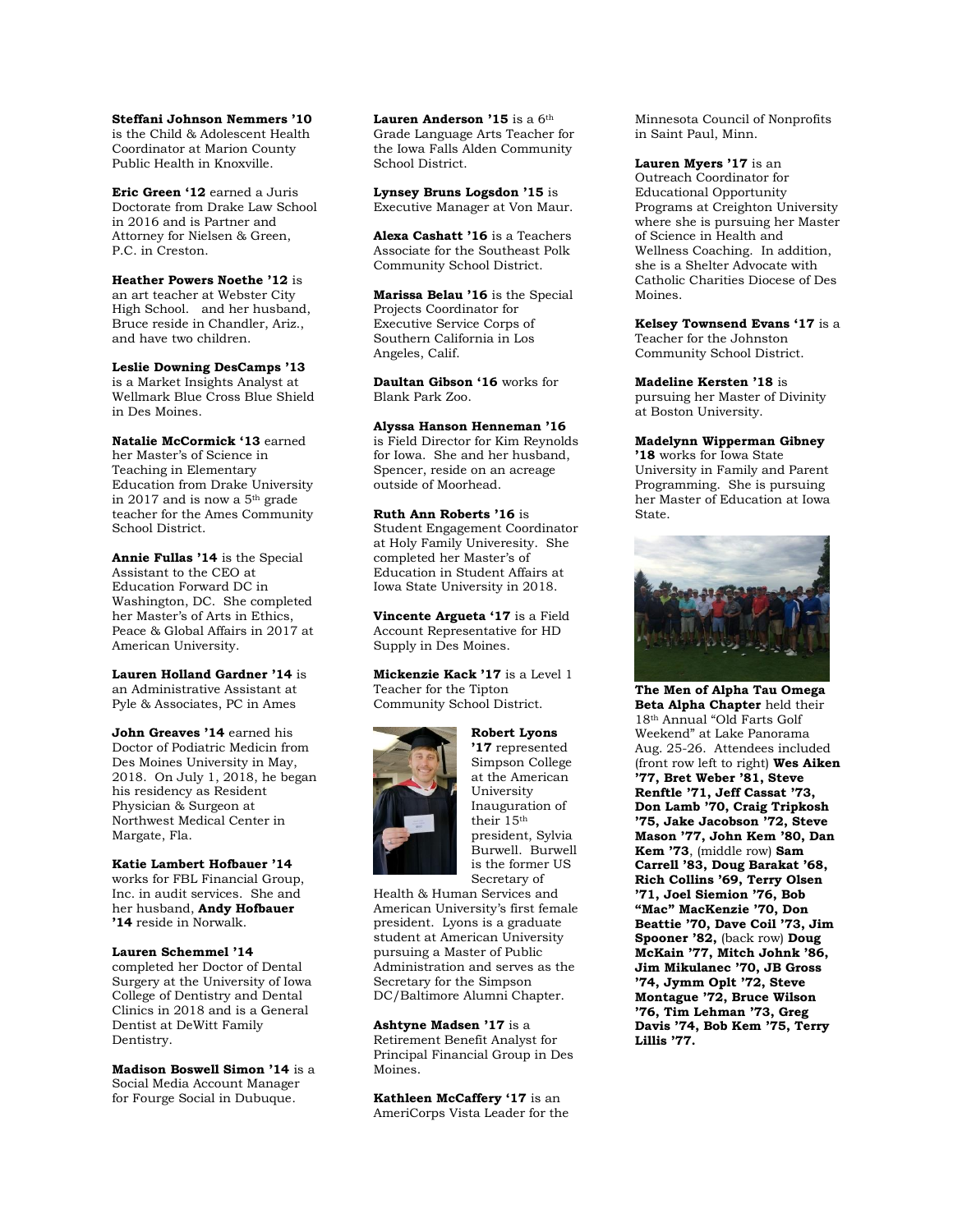# **MARRIAGES**



**Christie Averweg '97** and Rod Stortenbecker, July 12, 2018, Honolulu, Hawaii.

**Melissa Wilson '99** and Vern Lawrence, June 12, 2016, Des Moines.

**Michelle Archibald '02** and Justin Leonard, May 26, 2018, Norwalk.



**Whitney Rasmussen '10** and Elliot Hoff, May 5, 2018, Ames.



**Robert Napoli '10** and Christine Wulfekuhle, May 26, 2018, New Virginia. Christine is the sister of JJ Wulfekuhle '09. The couple

met at JJ's wedding in 2014 where Rob was a groomsman. Rob has been a friend of the Wulfekuhle family since 2007 when he and JJ became friends playing football for the Storm.



**August Severn '13** and **Abigail Loudon '12**, Aug. 4, 2018, Des Moines.



**Leslie Downing '13** and T.J. DesCamps, May 12, 2018, West Des Moines.



**Brandon DeCook '13** and **Emily Stover '13**, July 22, 2017, Spirit Lake.



**John Greaves '14** and Teona Sutfin, Oct. 8, 2016, Ankeny.

**Andy Hofbauer '14** and **Katie Lambert '14**, July 22, 2017, West Des Moines.

**Kathryn Sebring '15** and Thomas Fleming, July 14, 2018, Des Moines.

**Alyssa Hanson '16** and Spencer Henneman, July 15, 2018, at the Willow Creek Glass Chapel in Shelby.



**Kelsey Townsend '17** and Jarod Evans, July 1, 2017, Pleasant Hill.



**Kaylee Fee '17** and Austin Wolfkill, June 2, 2018, Smith Chapel, Simpson College with Chaplain Mara Bailey as officiant.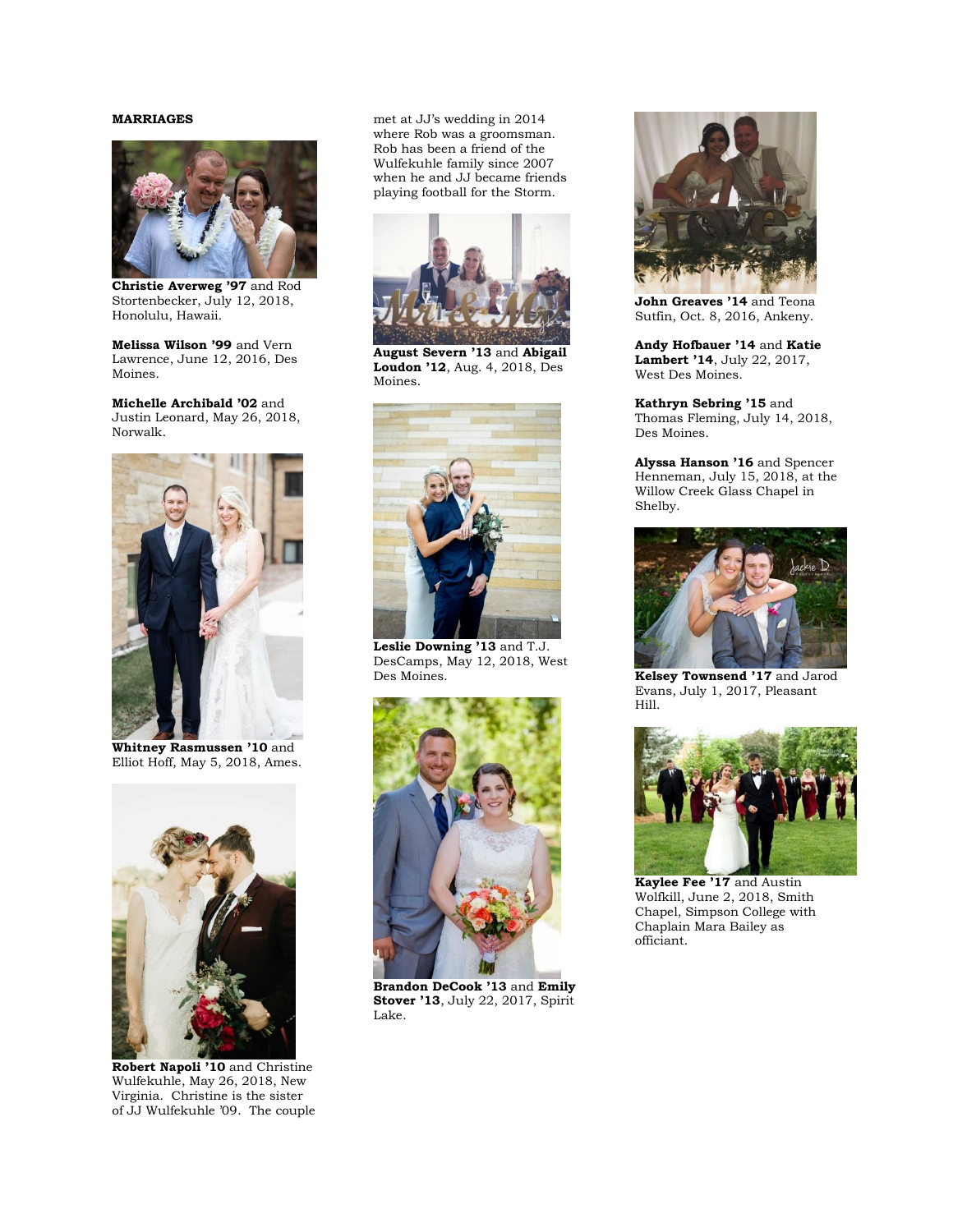

**Jacob Gibney '18** and **Madelynn Wipperman '18**, Aug. 4, 2018, New Virginia.



**Seth Van Maanen '18** and **Sara Moore '18**, June 8, 2018, Prole.

### **BIRTHS**

Blakely Grey McMillan, Dec. 29, 2017, to **Stuart McMillan '99**  and **Jamie Richards McMillan '01**, Glenwood, joined sister, Maddison, and brother, Brady.



Jack Robert Swanson, Dec. 11, 2017, to **Rob Swanson '99** and Emily Swanson, Pebble Beach, Calif.



Charlotte Jolee Lamphiear, April 11, 2018, to **Andrea Hastings Lamphiear '02** and Warren Lamphiear, Sioux Falls, S.D., joined brothers, Maximus (6), Bennett (5) and Samson (2).

Kael Meers, March 27, 2018, to **Aubrey Bockwoldt Meers '04** and Chris Meers, Moline, Ill., joined Payden (7).



Sloan Rosemary Hanson, Oct. 20, 2017, to **Kyle Hanson '05**  and **Julie Soukup Hanson '07**, West Des Moines, joins Parker (3).

Samuel Thompson Dau, Oct. 4, 2017, to **Nick Dau '06** and **Maggie Anderson Dau '09**, Norwalk, welcomed by brother, William (2).



Triplets Emerson Rose, Miles Hannon and Nolan Dean Harman, Dec. 19, 2017, to **Jennifer Wendt Harman '06**  and Michael Harman, Huntersville, N.C.



Hazel Heltne, July 2, 2017, to **Brett Heltne '06** and **Lindsay Wood Heltne '06**, St. Louis Park, Minn., joined Hudson (3).



Emersyn Jane McCarty, June 6, 2016, to **Scott McCarty '06** and **Allyson Carlson McCarty '06**, Winfield.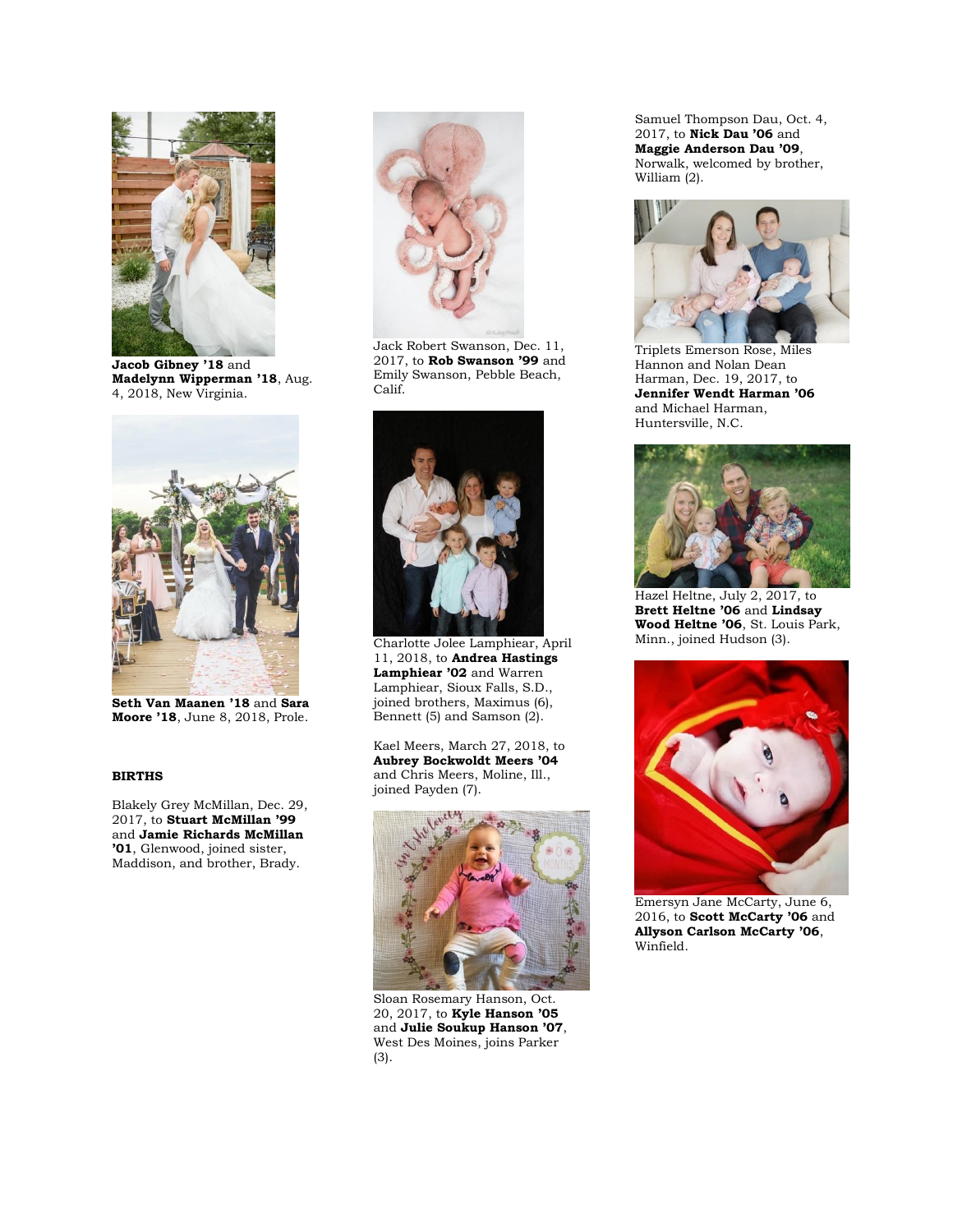

Royce Lee Wells, Aug. 15, 2018, to **Nathan Wells '06** and Jessica Wells, joins sister, Tyne Ann (1), at their new home in Centerville.

Robert Boss, Feb. 25, 2018, to **Katherine Wall Boss '07** and David Boss, Overland Park, Kan., joins brother, George (5).



Charles Donald Stupfell, Jan. 18, 2018, to **Kelsey Volkens Stupfell '07** and Perry Stupfell, Council Bluffs, joins Eugene and Evelyn.



Oliver William Moffit, March 30, 2017, to **Beriet Bichel Moffitt '08** and Matt Moffitt, Burlington.

Luke Hayes, April 6, 2018, to **Jason Hayes '09** and **Rhonda Boesenberg Hayes '09**, Storm Lake.



Kirby Pearson, Jan. 19, 2018, to **Eden Olsen Pearson '08** and **Benjamin Pearson '09**, Nowalk, joins Eliana (3) and Lyman (2).



Aria Rose Christensen, Jan. 7, 2018, to **Garrett Christensen '09** and **Kelsie Host Christensen '10**, Bondurant, joins brother, Nolan (3).

Riot Riedemann, Jan. 20, 2016, to **Aric Riedemann '09** and **Jasmine Crosser Riedemann '09**, Maribel, Wis.



Theodore Lue Freml, June 29, 2017, to **Blake Freml '10** and Cassie Freml, Urbandale.

Matthew Mihalovich, Nov. 19, 2016, to **Lucas Mihalovich '10** and Jessica Mihalovich, Pella.

Kennedy Jo Nemmers, Aug. 7, 2017, to **Steffani Johnson Nemmers '10** and Brandon Nemmers, Knoxville,



Edyn Ariel Greaves, June 18, 2017, to **John Greaves '14** and Teona Greaves, Ankeny.



Millie Simon, June 23, 2018, to **Madison Boswell Simon '14** and Doug Simon, Dubuque.

# **DEATHS**

**Dorothy Wilkinson Dobbe '40**, April 20, 2011, Hopkins, Minn.

**Alice Kester Henderson '42**, Feb. 14, 2018, Holstein.

**Marcia Livingston Harrington '43**, March 30, 2018, Ankeny.

**Katherine Lefgren Felton '44**, May 11, 2018, Ojai, Calif.

**Jean Hurst Nielsen '44**, Oct. 09, 2012, Sequim, Wash.

**Margaret Bussanmus Carson '45**, March 21, 2018, Jersey City, N.J.

**Glen Hartman '45**, July 9, 2018, Cabool, Mo.

**Isabel Blee Nelson '46**, April 12, 2018, Truro.

**Marjorie Ensley Laird '47**, July 7, 2018, Indianola.

**Lois Miller Hale '48**, July 21, 2018, Indianola.

**Doris Bunten Campbell '49**, January 13, 2018, Overland Park, Kan.